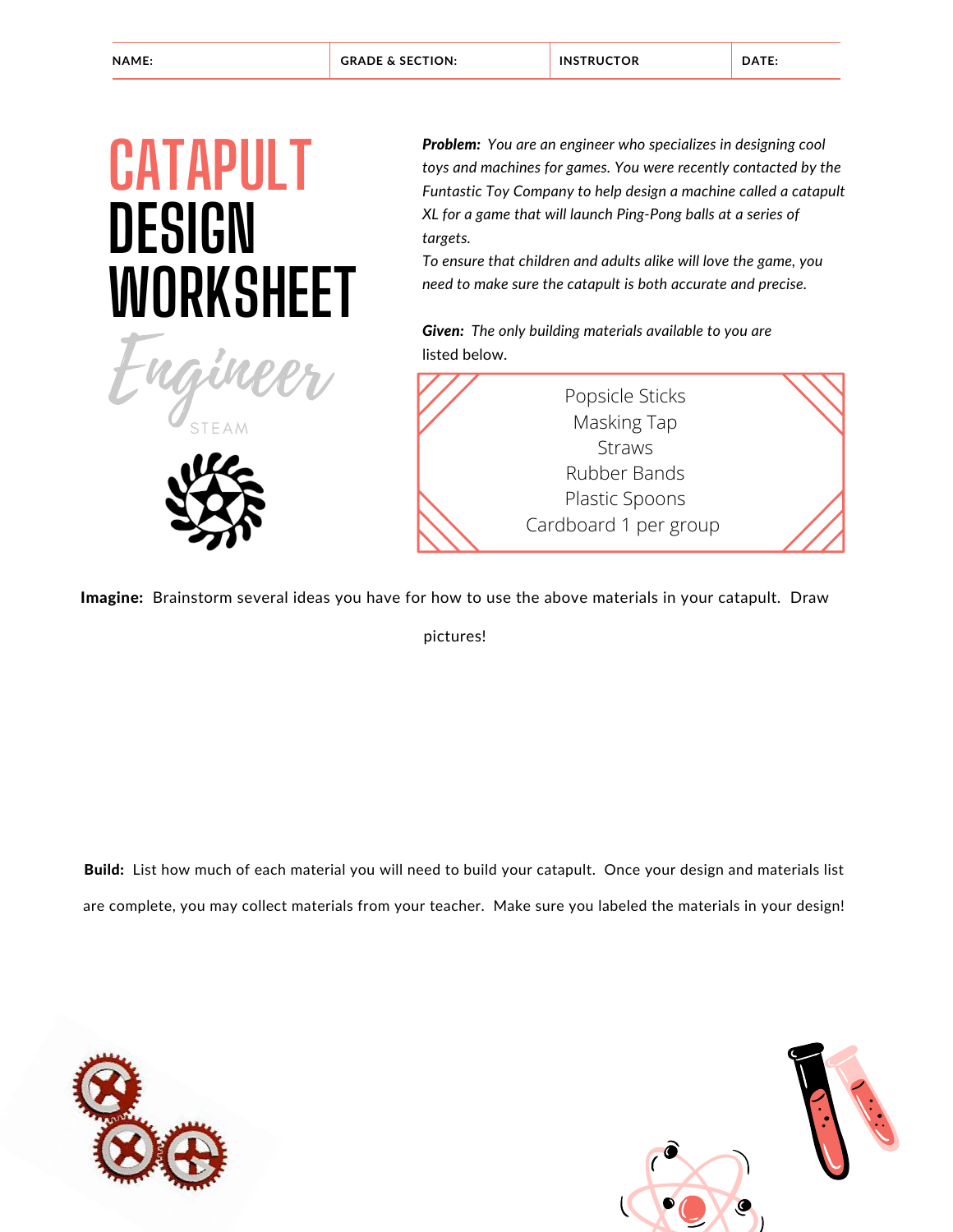## **CATAPULT** DESIGN **WORKSHEET**

# **MEASURE**

#### Material

#### Distance